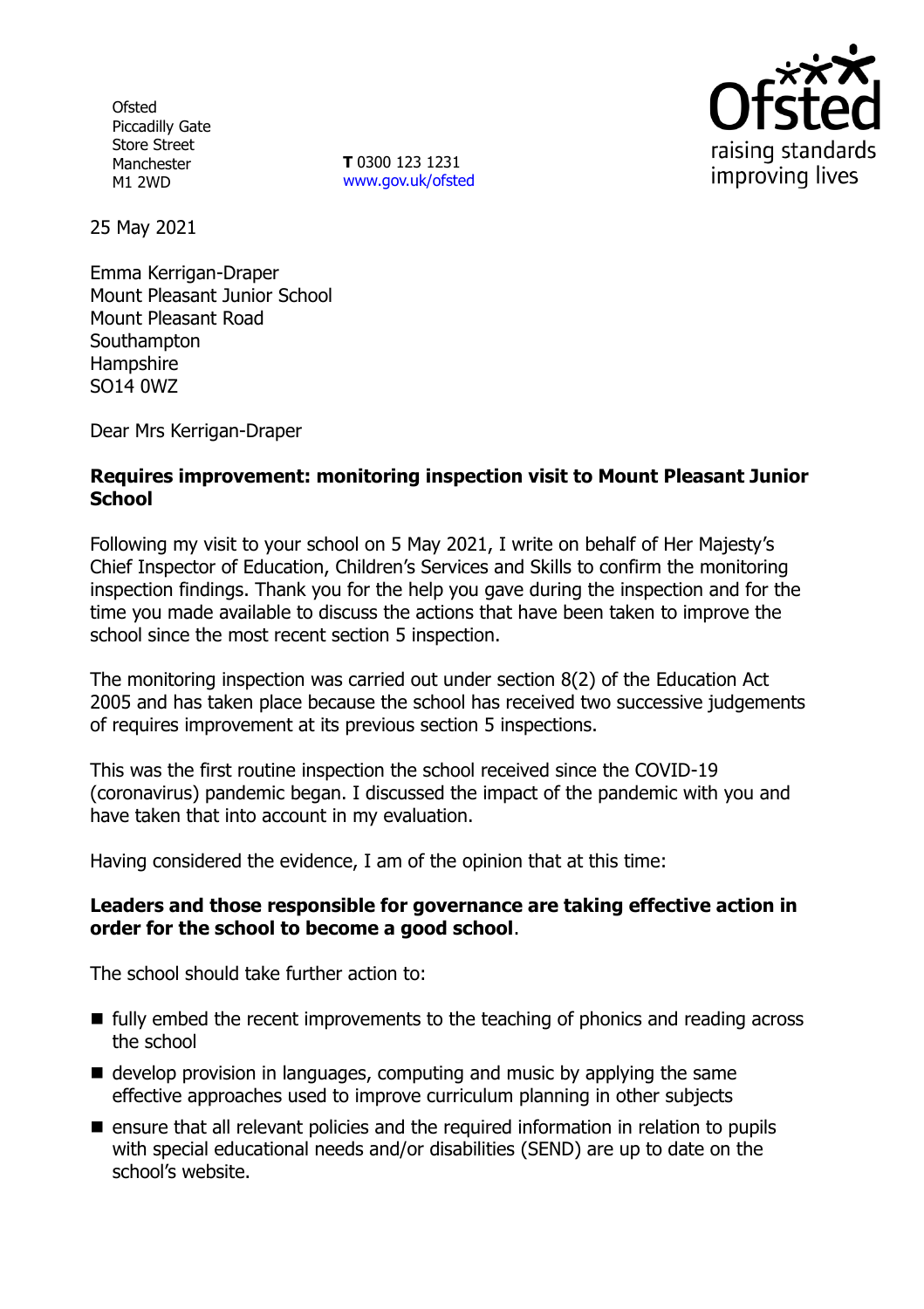

## **Context**

When the previous section 5 inspection took place in September 2019, some members of the senior leadership team had only just taken up their posts. Since then, senior leadership has been stable. There have been several changes to the teaching staff and new governors have joined the governing body.

# **Main findings**

You and your leadership team have responded effectively to the outcome of the previous section 5 inspection and share a passion to achieve the best for pupils and the local community. Senior leaders are taking the right actions and, together with governors, have a clear oversight of the school's progress towards offering a good quality of education. Leaders acted swiftly to introduce several improvements, including to the provision for pupils at an early stage of reading. Now pupils are back in school, work is underway to implement the further improvements required to the wider curriculum.

Strong relationships between staff and pupils support pupils' learning effectively. Teachers create a safe and warm atmosphere in which pupils work enthusiastically. They behave well and value the rewards system. Pupils and parents told me that they are happy to be back and that they particularly value the work that you and your leadership team have done to support them over recent months.

You and other senior leaders have taken effective action to improve teaching and learning by challenging underperformance and arranging appropriate staff training. Staff morale is high. They appreciate how leaders value their workload and well-being.

You have rightly prioritised improvements to the teaching of reading across the school. Staff training and additional resources have improved both the teaching of phonics and the support for pupils who are at an early stage of reading. Better systems are in place to support pupils who may have fallen behind and those who speak English as an additional language. The Year 3 pupils I heard read did so with confidence and fluency. They were happy to explain how they use their phonic knowledge to sound out words. They feel that their reading has improved and are proud about this. You and other leaders have high aspirations to raise standards of reading still further. You know that the programme of improvements is ongoing and needs to embed. You have plans to make better use of assessment to inform the teaching of reading across the school.

Leaders and teachers are knowledgeable about the requirements of pupils with SEND. Since the last inspection, staff have improved their understanding of pupils' needs through training, which is helping them support pupils more effectively. There is now a more consistent approach in how teaching assistants work with pupils in class. Some of the school's policies and information for parents are out of date. This is the required information that needs to be published about provision for pupils with SEND. Governors and leaders are aware and have plans to rectify this as soon as possible.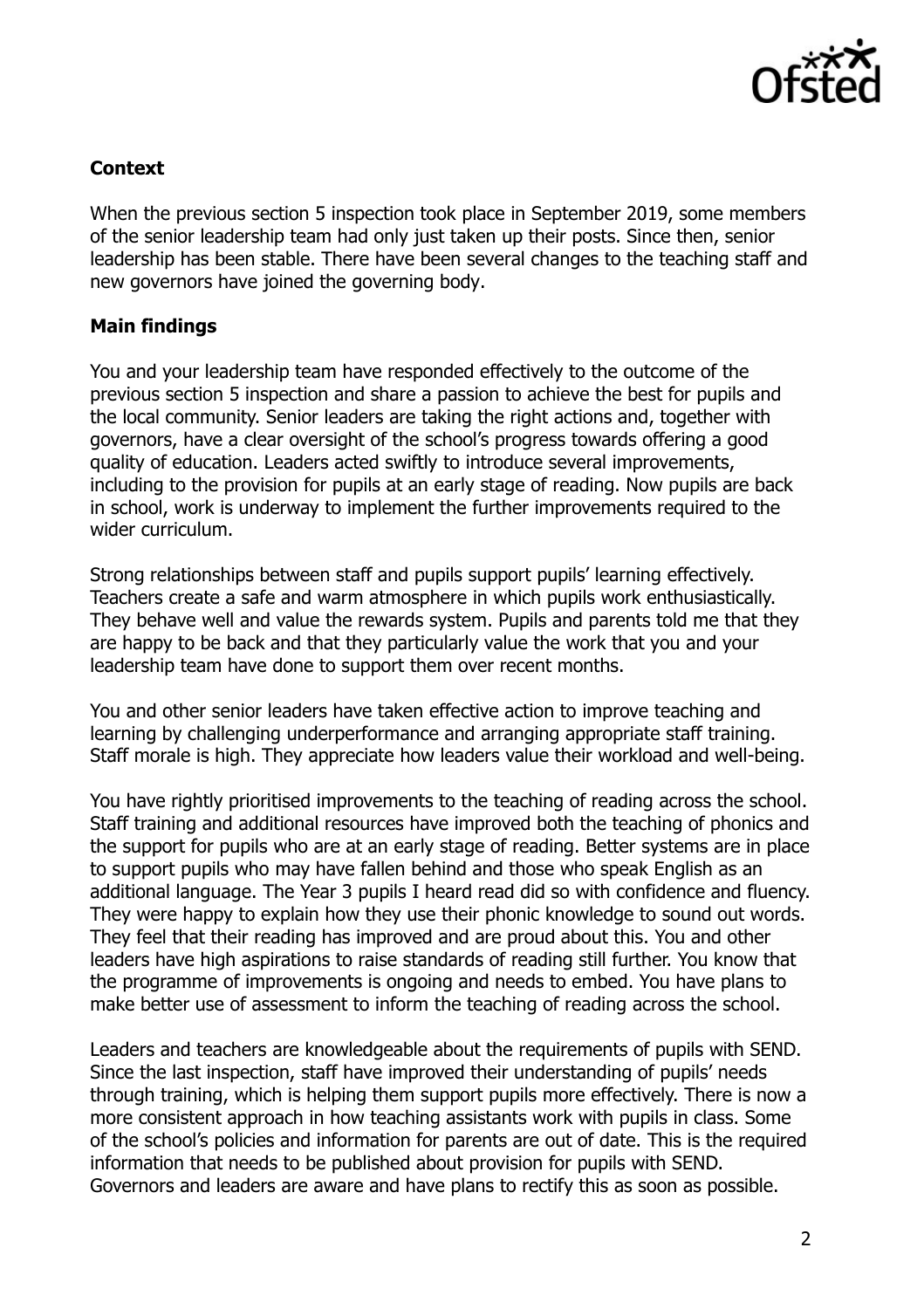

The findings of the previous section 5 inspection identified weaknesses in how well teachers plan learning that builds pupils' knowledge over time. You acted swiftly to address this and curriculum planning for most subjects has improved. For example, in science, teachers now have important information about the knowledge they are going to teach, alongside details of pupils' prior achievement. Working together in the school's 'learning hubs', they use this information to help them plan well-sequenced learning that meets pupils' needs better.

Your plans to improve provision in Spanish, music and computing have been slowed down by the impact of the pandemic and the period when schools were only open to some children due to COVID-19 restrictions. You and other leaders have now begun to address provision in these subjects. For example, teachers are currently working with staff from a secondary school in the Aspire Community Trust to reintroduce Spanish lessons later this term. Initially, this will offer Year 6 pupils a blend of online and faceto-face learning in Spanish to help prepare them for the secondary curriculum. Although this work has started, it is recent. Leaders and governors know that more time is needed to develop an effective curriculum for these three subjects, building on their successful work in other subjects.

You, leaders and governors have worked hard to provide better resources at the school. You are overseeing an extensive refurbishment of the buildings, including improvements to site security, better facilities for pupils with SEND and a new school library.

### **Additional support**

Governors have worked with a national leader of governance to review the structure of the governing body. This is helping them to offer an increased level of challenge and support to senior leaders.

Senior leaders and governors have worked closely and constructively with the leaders from the Aspire Community Trust and with school improvement officers from the local authority. Working together, both organisations have facilitated access to training and support. This has helped to improve leadership and support teachers with improving their subject knowledge. Leaders are better equipped to ensure that the curriculum is sufficiently broad and planned coherently.

Leaders work in partnership with local networks of schools and with universities to source suitable staff training in reading, writing and mathematics. This has led to improvements in these core subjects. The trust has shared expertise from staff at other schools and is committed to continue to support the school as it enriches and extends the school's wider curriculum provision.